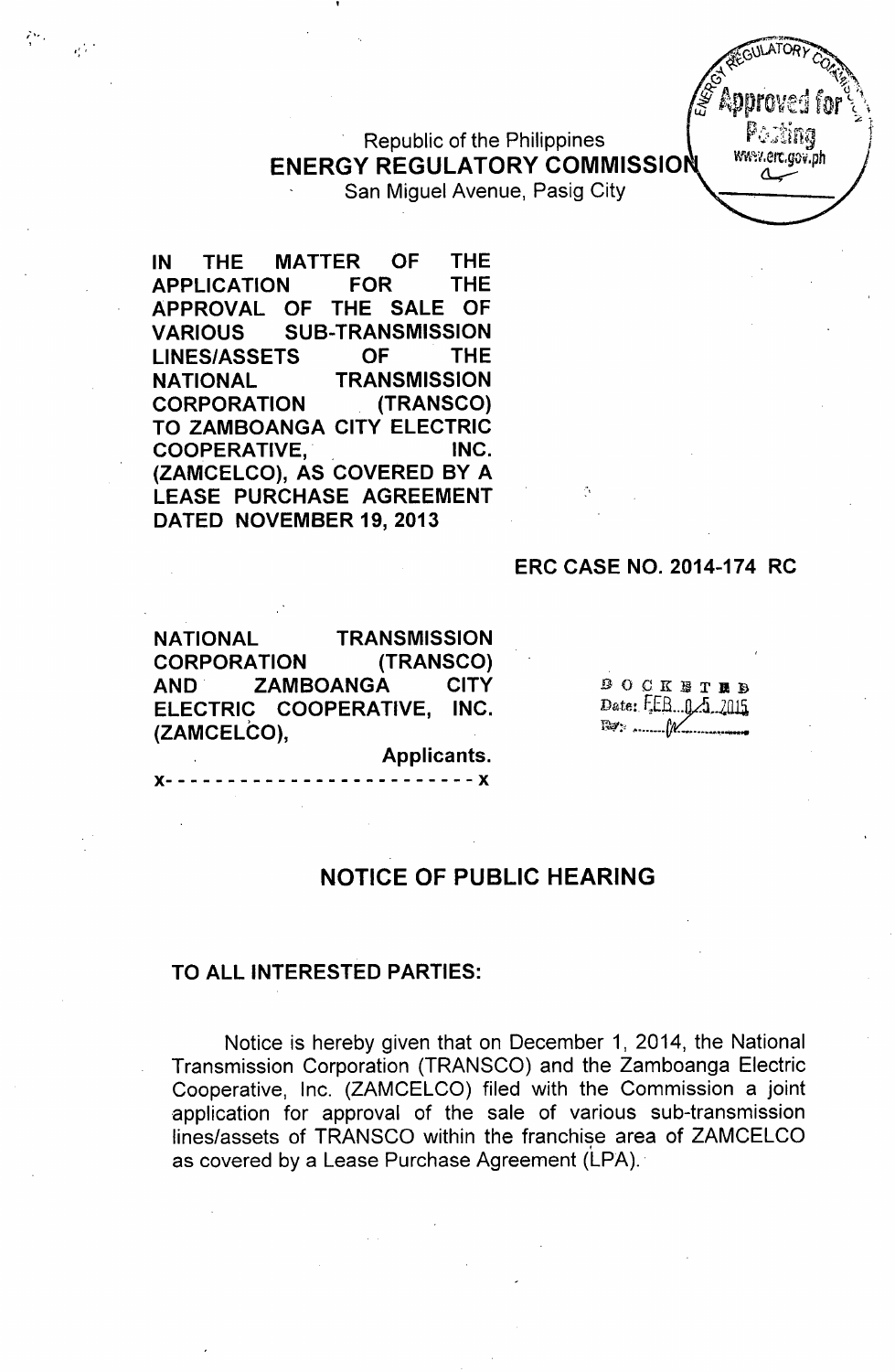*:r* . . ! •

In the said application, TRANSCO and ZAMCELCO alleged, among others, that:

- 1. TRANSCO is a government-owned-and-controlled corporation duly created by virtue of Republic Act No. 9136, otherwise known as the Electric Power Industry Reform Act of 2001 (EPIRA), with principal office address at the TRANSCO Main Building, Quezon Avenue corner BIR Road, Diliman, Quezon City;
- 2. ZAMCELCO is a qualified distribution utility (DU) organized as a cooperative under Philippine the laws, with principal office address at Maria Clara L. Lobregat Highway, Putik, Zamboanga City, Philippines;
- 3. By virtue of Section 8 of EPIRA, TRANSCO assumed the electrical transmission functions of the National Power Corporation (NPC) and its authority and responsibility for the planning, construction and centralized operation and maintenance of the high voltage transmission facilities, including grid interconnections and ancillary services. The EPIRA also mandates the segregation of the transmission and sub-transmission functions and assets for transparency and disposal;
- 4. Section 8 of the EPIRA and Rule 6, Section 8 (e) of the EPIRA's Implementing Rules and Regulations (IRR) likewise provide that TRANSCO shall negotiate with, and thereafter transfer, its sub-transmission assets (STAs) and facilities to qualified DUs connected to such sub-transmission facilities;
- 5. Pursuant thereto, the Commission promulgated on October 17, 2003 the *"Guidelines to the Sale and Transfer* of *the TRANSCOJs Sub-transmission Assets and the Franchising* of *Qualified Consortiums" (ERC Guidelines)* as amended by Resolution NO.3, Series of 2005 (March 17, 2005) which set forth, among others, the standards to distinguish TRANSCO's transmission assets from its sub-transmission assets and establish the approval process prior to the final sale and transfer thereof;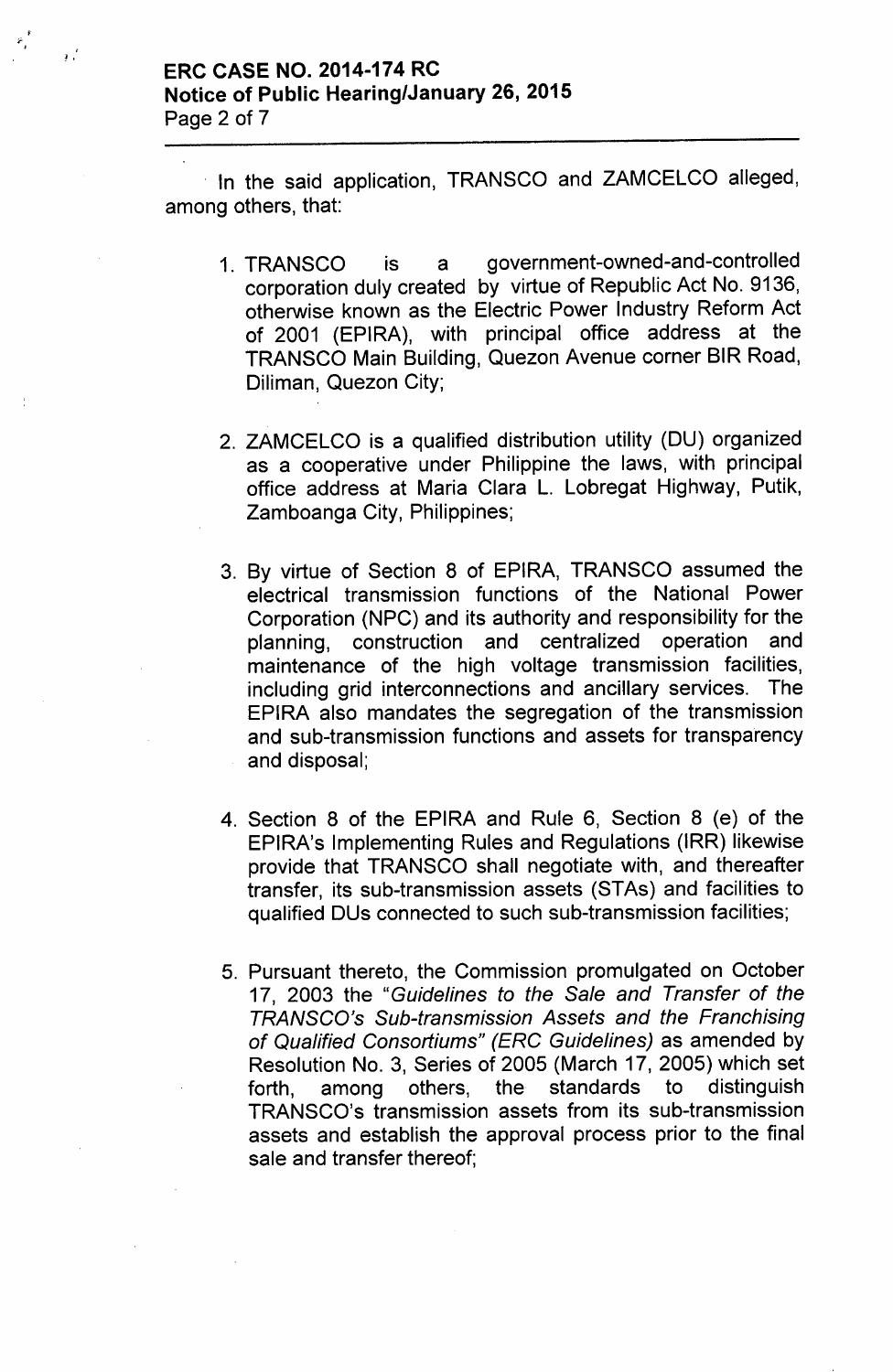## ERC CASE NO. 2014-174 RC Notice of Public Hearing/January 26, 2015 Page 3 of 7

 $\mathcal{F}^{\mathcal{F}}_{\mathcal{F}}$ 

..

- 6. Consistent with the Commission's Guidelines, TRANSCO has adopted its own *Guidelines on the Sale* of *Subtransmission Assets (TRANSCO Guidelines)* [attached to the application as Annex "A"] as approved by TRANSCO Board Resolution No. TC-2003-067 dated November 28, 2003 [attached to the application as Annex "B"], as further amended by TRANSCO Board Resolution No. TC-2004-009 dated March 16, 2004 [attached to the application as Annex "C"];
- 7. On July 16, 2011, the Commission issued Resolution No. 15, Series of 2011 entitled, *tlA Resolution Adopting the Amended Rules for the Approval* of *the Sale and Transfer* of *TRANSCO's Sub-transmission Assets and the Acquisition by Qualified Consortiums";*
- 8. In accordance with the aforesaid Guidelines, TRANSCO has evaluated and established that the following assets, meet the criteria for sub-transmission assets:
	- (a) Putik Lateral 69 kV Line;
	- (b) Recodo Lateral 69 kV Line;
	- (c) Zamboanga-Tumaga 69 kV;
	- (d) Pitogo-Tumaga 69 kV line;
	- (e) Pitogo-Tulungatung 69 kV line; and,
	- (f) Pitogo-San Jose Gusu 69 kV line.

Attached to the application as Annexes "D," "E" and "F," respectively, are copies of the Report that the assets for sale meet the criteria for sub-transmission assets, the List of subtransmission assets for sale to ZAMCELCO, and the Single line diagram.

9. Pursuant to the aforesaid Guidelines, TRANSCO has evaluated and established that ZAMCELCO meets the technical and financial requirements to purchase, operate, maintain, upgrade and expand the subject assets. Evaluations conducted by TRANSCO, as well as the description of the franchise area being served by the subject assets are attached to the application as Annexes "G", "H", and "I", and the Audited Financial Statements of ZAMCELCO as of December 31, 20015 (Annexes "J");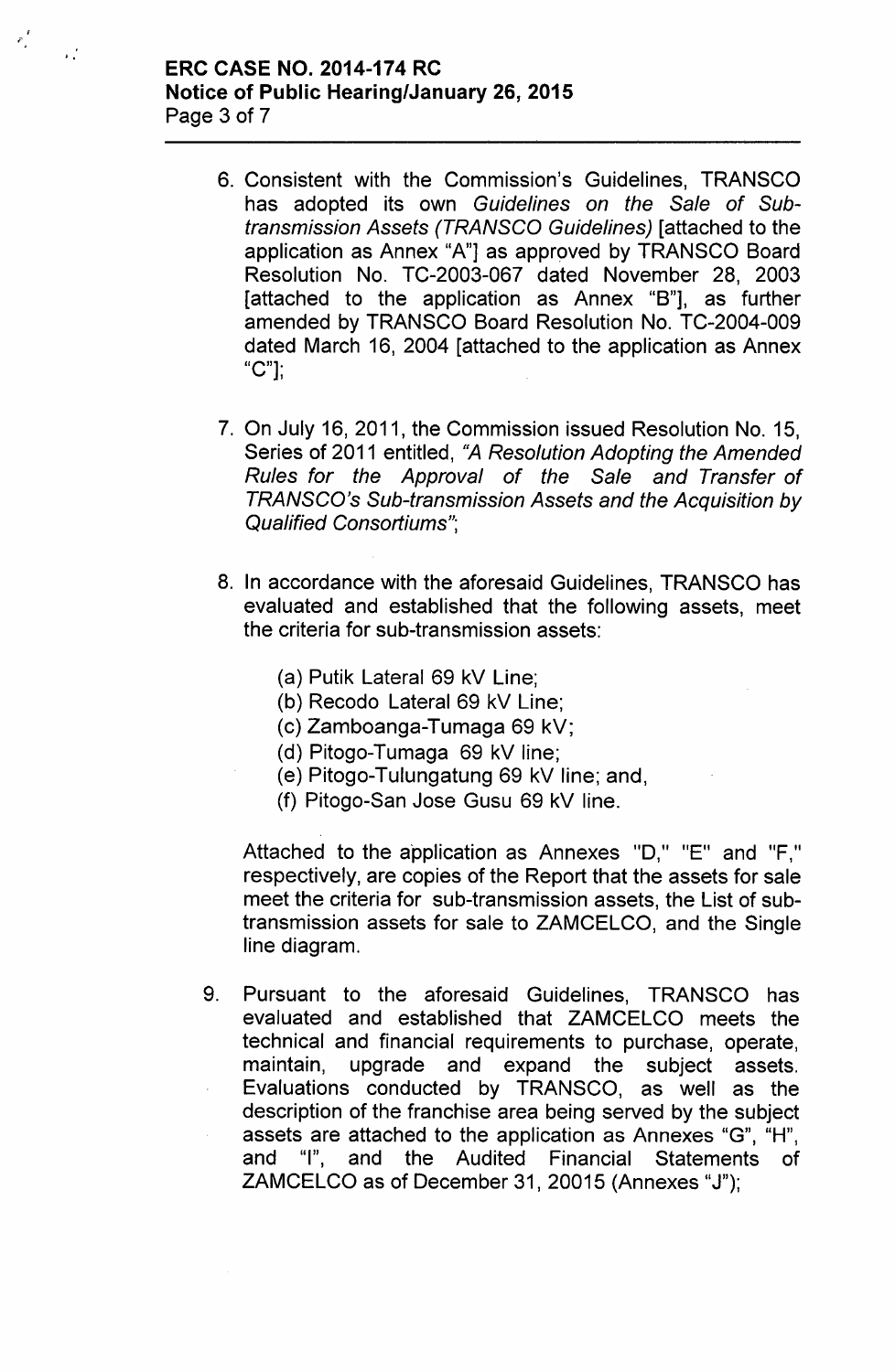..

- 10. The ZAMCELCO Board of Directors issued Soard Resolution No. 113, Series of 2013 (attached to the application as Annex "K") entitled"A *Resolution Approving the Acquisition of the Sub-transmission* Assets *Offered for Sale by the National Transmission Corporation (TRANSCO) to the ZAMCELCO and Authorizing General Manager, Mr. Sherwin* C. *Manada and Board President Mr. Omar A. Sahi to Negotiate and to Enter Into A Lease Purchase Agreement (LPA) in Connection with the Acquisition of the TRANSCO's* 69 *kV Sub-transmission* Assets";
	- 11. Corollary to the above, they concluded a Lease Purchase Agreement dated November 19, 2013 (attached to the application as Annex "L"), covering the subject STAs amounting to Eighty Five Million Four Hundred Sixty Two Thousand Ninety Seven and 80/100, **(PhP85,462,097.80),** net of adjustments and deductions, which ZAMCELCO shall pay in Two Hundred Forty (240) equal monthly installments;
	- 12. The said purchase price is fair and reasonable as it represents the disposal value of the subject STAs based on potential revenue which, pursuant to the Commission's Guidelines, is deemed to be the Current Sound Value thereof. A copy of the Asset Valuation Computation is attached to the application as Annex "M";
	- 13. On September 30, 2013, the Bureau of Internal Revenue (SIR) issued Revenue Memorandum Circular No. 66-2013 [Annex "N"] which had the effect of revoking TRANSCO's exemption from the payment of twelve percent value-added tax (12% VAT) on the divestment of sub-transmission assets, which exemption was previously granted under SIR Ruling No. 11-07 dated May 31, 2007;
	- 14. On February 7, 2007, the SIR issued Revenue Regulation No. 04-2007 [Annex "0"] which stated, among others, that the 12% VAT shall also be imposed on the interest rate over the amortized amount of the STAs;
	- 15. With the aforesaid SIR issuances, TRANSCO is constrained to demand from ZAMCELCO a 12% VAT,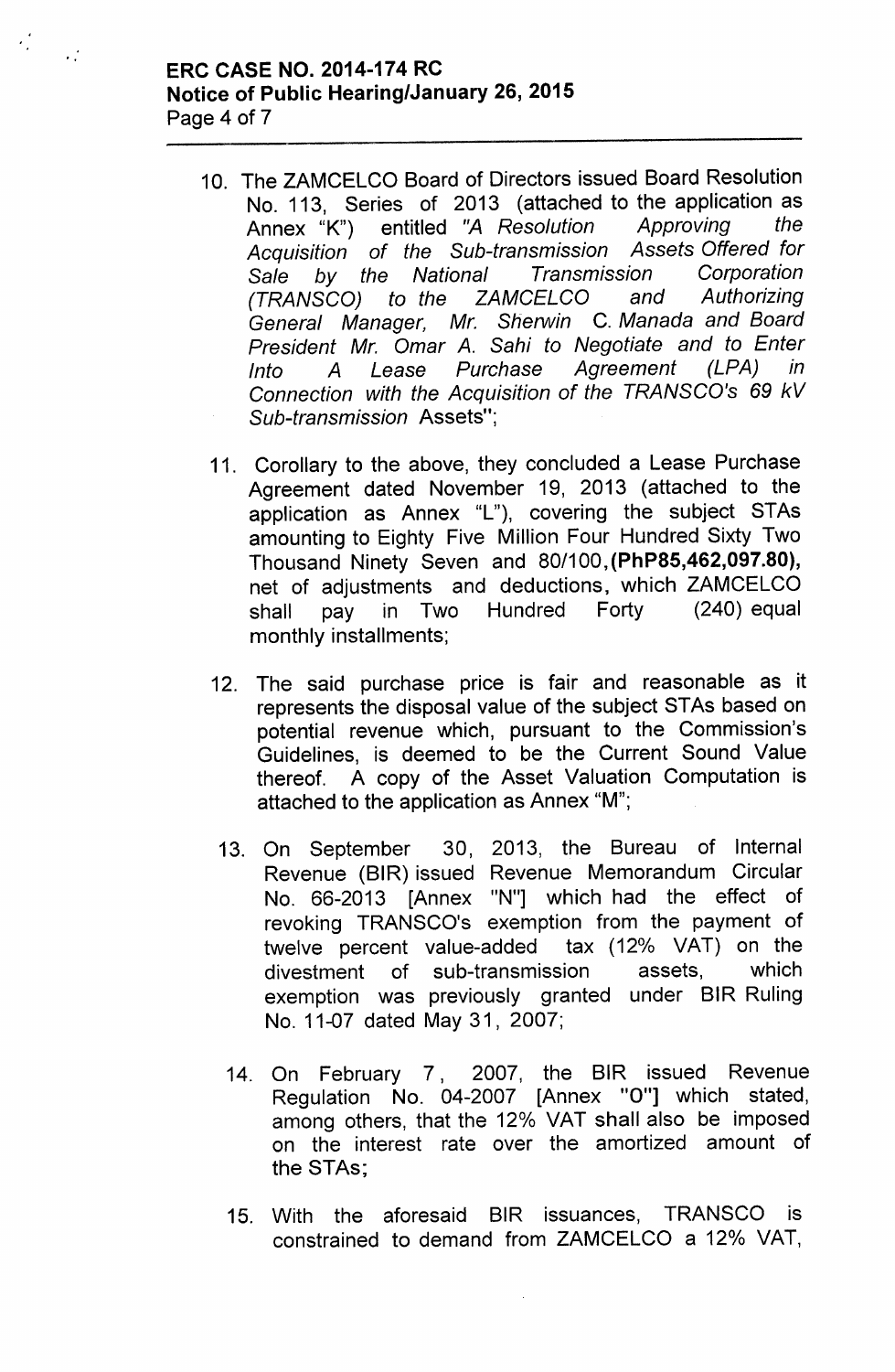..

not only on the contract price of the assets, but also on the interest rate over the amortized amount thereof. This is set forth under Section 3 of the aforesaid LPA;

- 16. ZAMCELCO is the only qualified DU which is directly connected to the subject STAs, and it has the following connected customers:
	- (a) Permex Producer and Export Corporation;
	- (b) Zamboanga Ecozone and Freeport Authority;
	- (c) Oriental Tin Can and Metal Sheet Manufacturing Company;
	- (d) Interco Manufacturing Corporation; and
	- (e) Bigfish Foods Corporation.
- 17. Moreover, they submitted the following additional documents in support of their Joint Application:
	- (a) Draft Deed of Absolute Sale (attached to the application as Annex "Q");
	- (b) Third Party Appraisal Report (attached to the application as Annex "R";
	- (c) Schedule of Payments (attached to the application as Annex "S"; and
	- (d) ZAMCELCO Board Resolution No. 60, Series of 2014 (attached to the application as Annex "T') approving the filing of the instant Joint Application with TRANSCO, and designating ZAMCELCO Board President and ZAMCELCO General Manager as its official representatives.
- 18. The proposed sale has satisfied all of the requirements and criteria set by the EPIRA and its IRR, as well as the Commission's *and TRANSCO Guidelines on the Sale* of *the Sub-transmission Assets;*
- 19. The approval by the Commission of the instant joint application shall pave the way for the attainment of a reformed electricity industry under the EPIRA, towards a competitive regime/cost of electricity through open access and customer choice of supplier of electricity,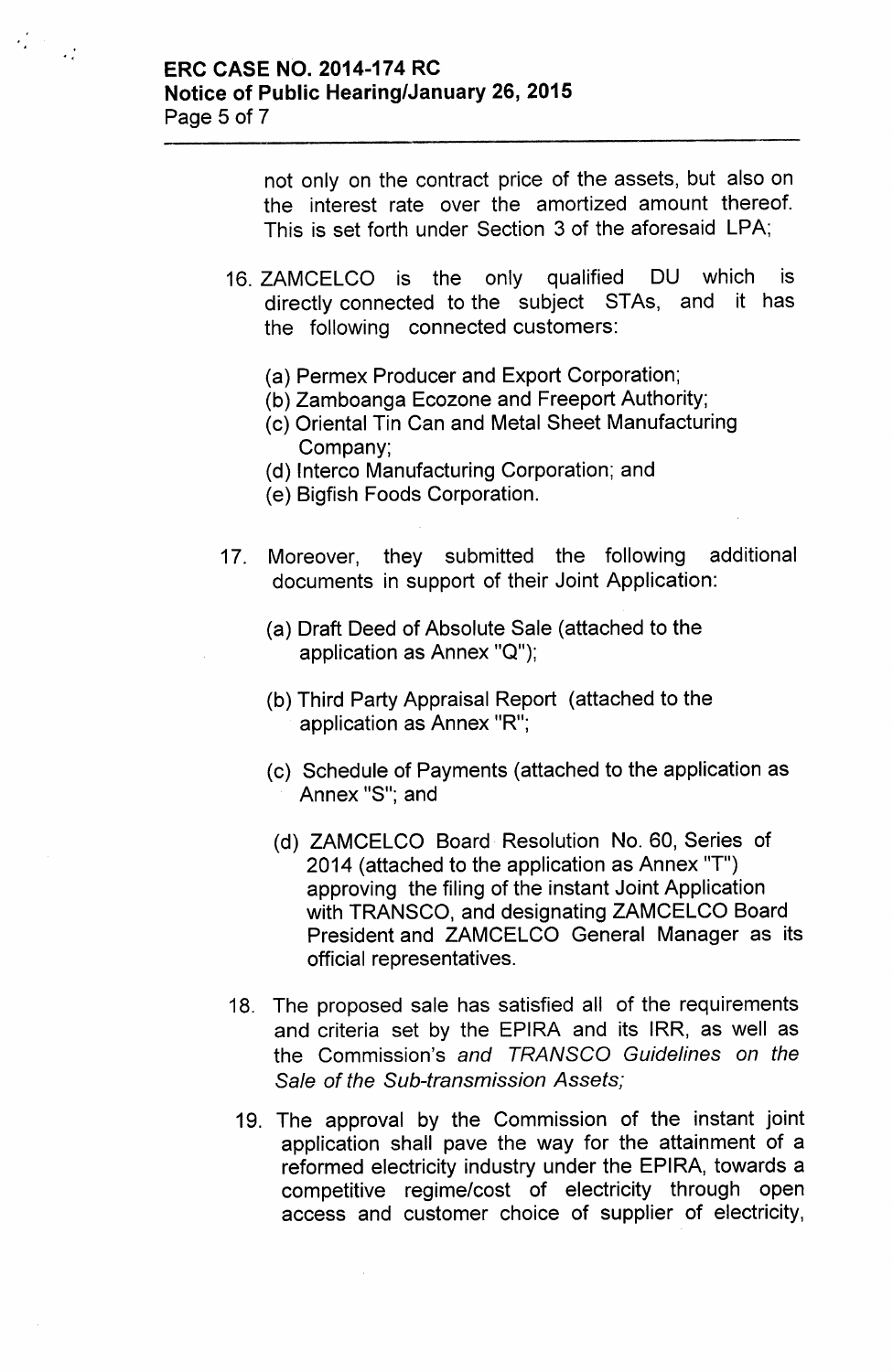which would ultimately best serve the interest of the consuming public; and

20. They pray that after due notice and hearing, judgment be rendered approving the sale of TRANSCO's subtransmission assets to ZAMCELCO under the terms set forth in the LPA dated November 19, 2013.

The Commission has set the joint application for jurisdictional hearing, expository presentation, pre-trial conference and evidentiary hearing on March 24, 2015 (Tuesday) at ten o'clock in the morning (10:00 A.M.) at the ERC Mindanao Field Office, Mintrade Building, Monteverde Avenue corner Sales St., Davao City (in view of the current peace and order situation in Mindanao).

All persons who have an interest in the subject matter of the proceeding may become a party by filing, at least five (5) days prior to the initial hearing and subject to the requirements in the ERC's Rules of Practice and Procedure, a verified petition with the Commission giving the docket number and title of the proceeding and stating: (1) the petitioner's name and address; (2) the nature of petitioner's interest in the subject matter of the proceeding, and the way and manner in which such interest is affected by the issues involved in the proceeding; and (3) a statement of the relief desired.

All other persons who may want their views known to the Commission with respect to the subject matter of the proceeding may file their opposition to the application or comment thereon at any stage of the proceeding before the applicants conclude the presentation of their evidence. No particular form of opposition or comment is required, but the document, letter or writing should contain the name and address of such person and a concise statement of the opposition or comment and the grounds relied upon.

All such persons who may wish to have a copy of the application may request the applicants, prior to the date of the initial hearing, that they be furnished with a copy of the application. The applicants are hereby directed to furnish all those making such request with copies of the application and its attachments, subject to reimbursement of reasonable photocopying costs. Likewise, any such person may examine the application and other pertinent records filed with the Commission during the usual office hours.